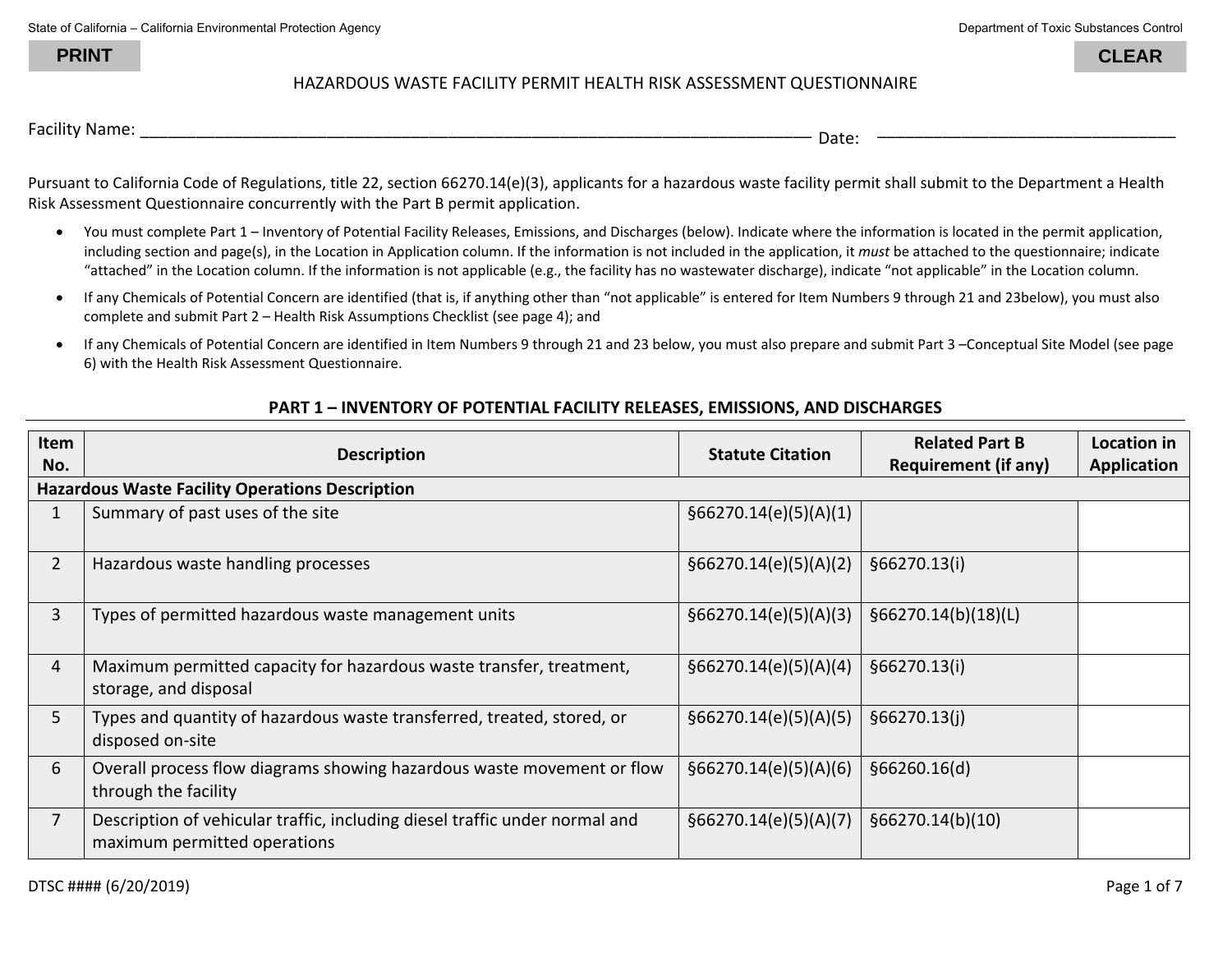| Facility Name:<br>Date: |                                                                                                                               |                       |                                                                                                                                                                                                                                    |  |
|-------------------------|-------------------------------------------------------------------------------------------------------------------------------|-----------------------|------------------------------------------------------------------------------------------------------------------------------------------------------------------------------------------------------------------------------------|--|
| 8                       | A listing of other environmental permits as provided in 22 CCR §<br>66270.13(k)                                               | §66270.14(e)(5)(A)(8) | §66270.13(k)                                                                                                                                                                                                                       |  |
|                         | Identification of All Known and Potential Sources of Chemicals of Potential Concern                                           |                       |                                                                                                                                                                                                                                    |  |
|                         | <b>Air Emission Information</b>                                                                                               | §66270.14(e)(5)(B)(1) |                                                                                                                                                                                                                                    |  |
| 9                       | Air sources by individual process or equipment (tanks, valves, scrubbers,<br>etc.)                                            | §66270.14(e)(5)(B)(1) | §66270.14(a), (c)(3)<br>§66270.23(b), (c),<br>§66270.16(m);<br>§66270.25<br>§66270.27;<br>§66260.10<br>§66264.200;<br>§66264.601<br>§66264.1030<br>§66264.1050(b), (d)<br>$§66264.1080 (a) - (d);$<br>$§66265.1084(a)(2) - (a)(4)$ |  |
| 10                      | Pollutants                                                                                                                    | §66270.14(e)(5)(B)(1) |                                                                                                                                                                                                                                    |  |
| 11                      | Daily emission limitations (Title V or local air district operating permit)                                                   | §66270.14(e)(5)(B)(1) |                                                                                                                                                                                                                                    |  |
| 12                      | Summary of monitoring data for most recent three (3) years                                                                    | §66270.14(e)(5)(B)(1) |                                                                                                                                                                                                                                    |  |
|                         | Wastewater discharge information                                                                                              | §66270.14(e)(5)(B)(2) |                                                                                                                                                                                                                                    |  |
| 13                      | Discharge points                                                                                                              | §66270.14(e)(5)(B)(2) |                                                                                                                                                                                                                                    |  |
| 14                      | Pollutants discharged                                                                                                         | §66270.14(e)(5)(B)(2) |                                                                                                                                                                                                                                    |  |
| 15                      | Daily discharges National Pollutant Discharge Elimination System (NPDES)<br>permit or Waste Discharge Requirement (WDR) order | §66270.14(e)(5)(B)(2) |                                                                                                                                                                                                                                    |  |
| 16                      | Summary of monitoring data for most recent three (3) years                                                                    | §66270.14(e)(5)(B)(2) |                                                                                                                                                                                                                                    |  |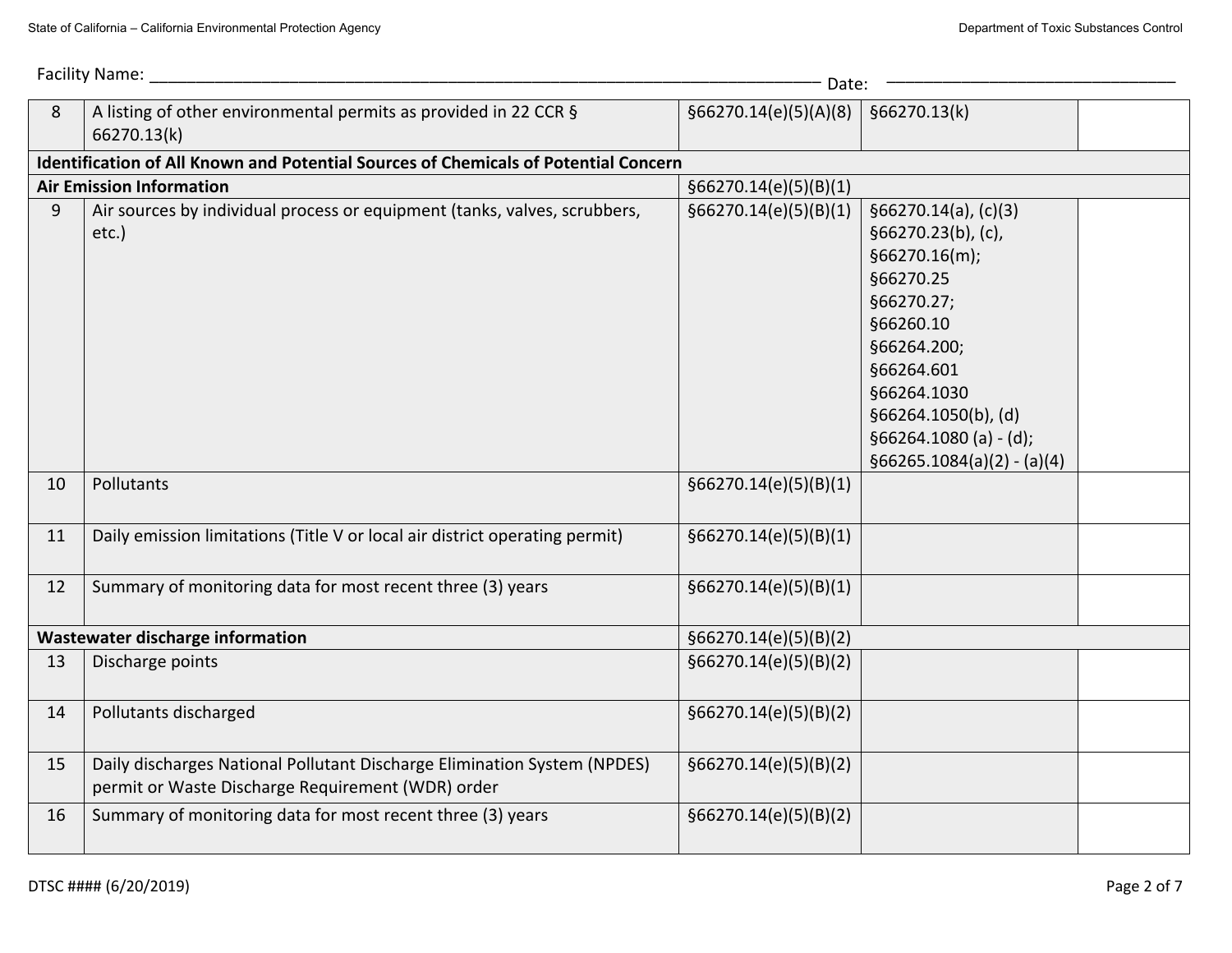|    | Facility Name:<br>Date:                                                                                                                                                                                                                                                       |                       |                                 |  |  |
|----|-------------------------------------------------------------------------------------------------------------------------------------------------------------------------------------------------------------------------------------------------------------------------------|-----------------------|---------------------------------|--|--|
|    | Soil or groundwater plume Information at and under the facility                                                                                                                                                                                                               | §66270.14(e)(5)(B)(3) |                                 |  |  |
| 17 | Potential sources                                                                                                                                                                                                                                                             | §66270.14(e)(5)(B)(3) |                                 |  |  |
| 18 | Chemicals of potential concern                                                                                                                                                                                                                                                | §66270.14(e)(5)(B)(3) |                                 |  |  |
| 19 | Summary of available groundwater monitoring data                                                                                                                                                                                                                              | §66270.14(e)(5)(B)(3) |                                 |  |  |
| 20 | Summary of available indoor air and soil-gas monitoring data for the most<br>recent three (3) years                                                                                                                                                                           | §66270.14(e)(5)(B)(3) |                                 |  |  |
| 21 | List of all known spills documented in accordance with any previous<br>authorization of hazardous waste activities or subject to hazardous<br>materials reporting requirements under state or federal laws, and names of<br>the corresponding reporting agency, if applicable | §66270.14(e)(5)(B)(4) |                                 |  |  |
| 22 | Assessment of any foreseeable accidents or upset conditions, such as fire,<br>floods, earthquakes, or catastrophic release                                                                                                                                                    | §66270.14(e)(5)(B)(4) | §66270.14(b)(7)<br>§66264.52(a) |  |  |
| 23 | Summary of any remediation or corrective action performed that addresses<br>any of the emissions or releases listed in this section                                                                                                                                           | §66270.14(e)(5)(B)(4) |                                 |  |  |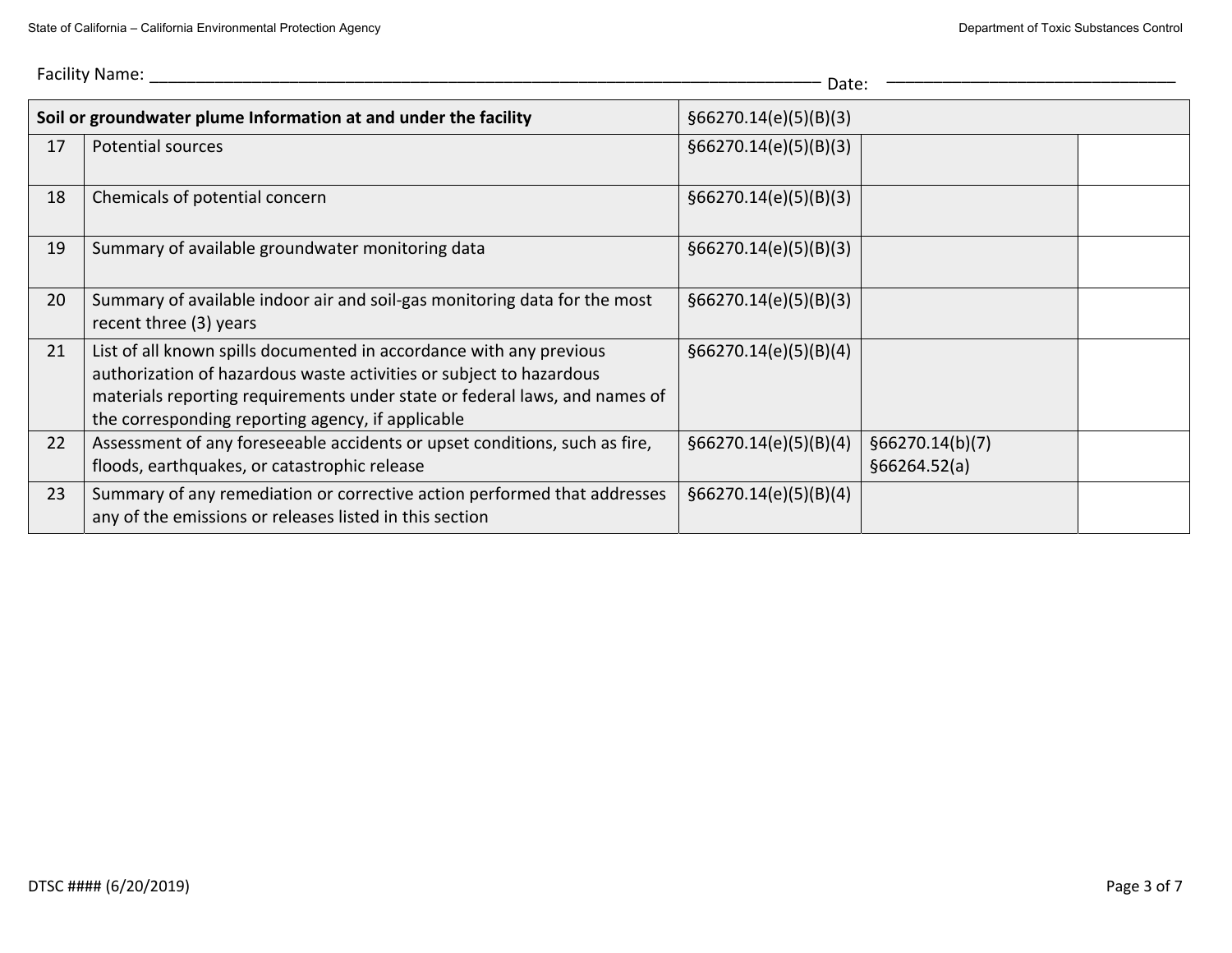Facility Name: \_\_\_\_\_\_\_\_\_\_\_\_\_\_\_\_\_\_\_\_\_\_\_\_\_\_\_\_\_\_\_\_\_\_\_\_\_\_\_\_\_\_\_\_\_\_\_\_\_\_\_\_\_\_\_\_\_\_\_\_\_\_\_\_\_\_\_\_\_\_\_\_ Date:

\_\_\_\_\_\_\_\_\_\_\_\_\_\_\_\_\_\_\_\_\_\_\_\_\_\_\_\_\_\_\_

## **PART 2 – HEALTH RISK ASSUMPTIONS CHECKLIST**

To complete this checklist, include the information in the space provided. If additional pages are required, note in the last column the page numbers where the information can be found.

| Item<br>No.                                                    |                                                                                                                                                                                                                                            | <b>Description</b>                                                                                                                                                                                                                                                                                               | <b>Citation</b>       | <b>Additional Page(s) No.</b> |
|----------------------------------------------------------------|--------------------------------------------------------------------------------------------------------------------------------------------------------------------------------------------------------------------------------------------|------------------------------------------------------------------------------------------------------------------------------------------------------------------------------------------------------------------------------------------------------------------------------------------------------------------|-----------------------|-------------------------------|
| <b>Hazard Identification of Chemicals of Potential Concern</b> |                                                                                                                                                                                                                                            | §66270.14(e)(5)(B)(3)                                                                                                                                                                                                                                                                                            |                       |                               |
| $\mathbf{1}$                                                   | Identification of chemicals of potential concern for each environmental medium. See<br>§66270.14(e)(6)(A)(1)<br>definition in section 66260.10. (e.g., lead, benzene, polycyclic aromatic hydrocarbons<br>(PAHs), tetrachloroethene (PCE)) |                                                                                                                                                                                                                                                                                                                  |                       |                               |
|                                                                | Air:                                                                                                                                                                                                                                       |                                                                                                                                                                                                                                                                                                                  |                       |                               |
|                                                                | Surface Water:                                                                                                                                                                                                                             |                                                                                                                                                                                                                                                                                                                  |                       |                               |
|                                                                | Soil:                                                                                                                                                                                                                                      |                                                                                                                                                                                                                                                                                                                  |                       |                               |
|                                                                | Groundwater:                                                                                                                                                                                                                               |                                                                                                                                                                                                                                                                                                                  |                       |                               |
| $\overline{2}$                                                 |                                                                                                                                                                                                                                            | Chemicals of potential concern's transformation or degradation products, if applicable.<br>Some chemicals are changed in the environment to other chemicals, which themselves<br>may present a risk to human health (e.g., PCEs may have the degradation products<br>trichloroethene (TCE), vinyl chloride (VC)) | §66270.14(e)(6)(A)(2) |                               |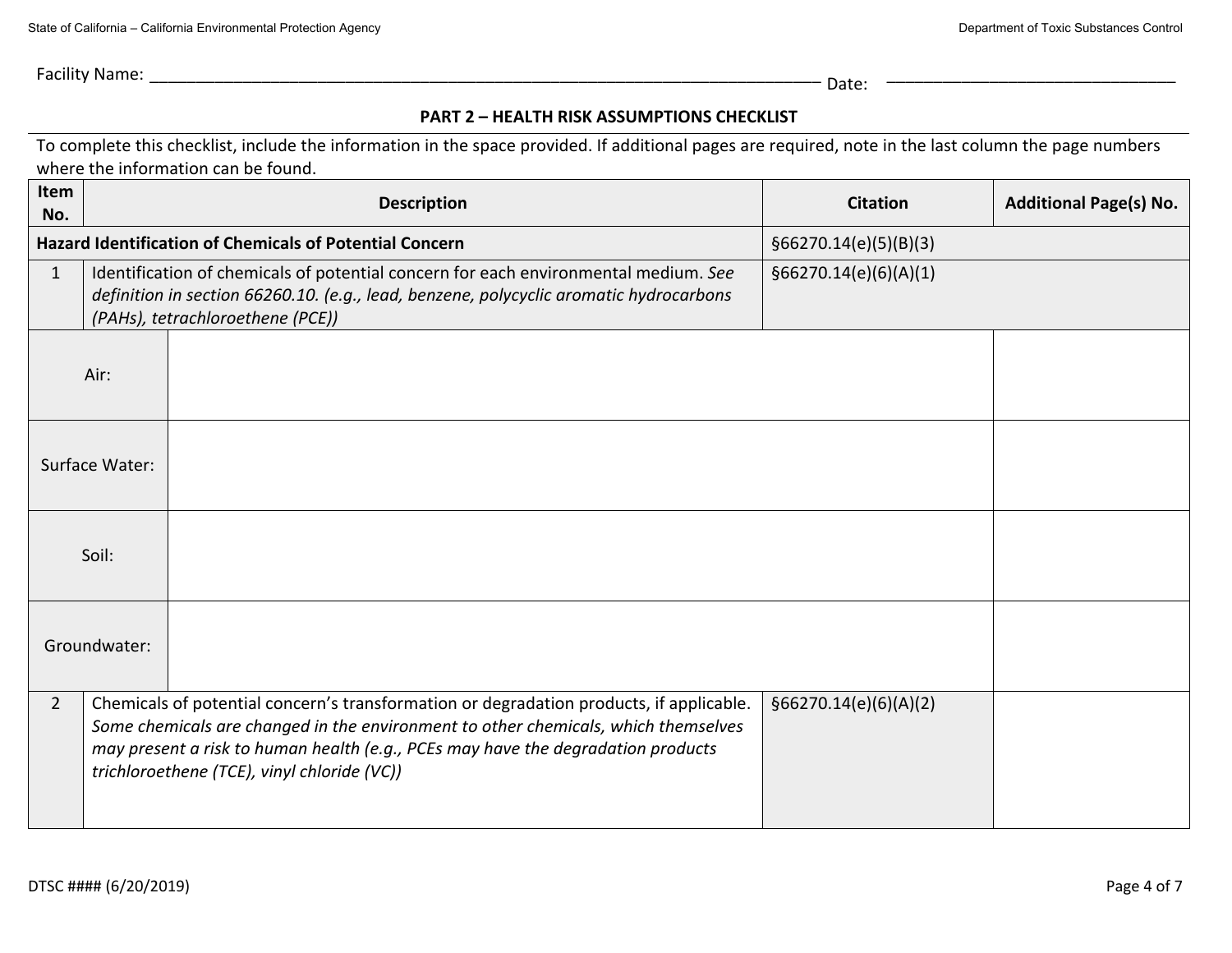|                            | Facility Name:<br>Date: |                                                                                                                                                                                                                                                                                                                                                                                                                                                                                                                                       |                        |                               |  |
|----------------------------|-------------------------|---------------------------------------------------------------------------------------------------------------------------------------------------------------------------------------------------------------------------------------------------------------------------------------------------------------------------------------------------------------------------------------------------------------------------------------------------------------------------------------------------------------------------------------|------------------------|-------------------------------|--|
| Item<br>No.                |                         | <b>Description</b>                                                                                                                                                                                                                                                                                                                                                                                                                                                                                                                    | <b>Citation</b>        | <b>Additional Page(s) No.</b> |  |
| <b>Toxicity Assessment</b> |                         | §66270.14(e)(6)(B)                                                                                                                                                                                                                                                                                                                                                                                                                                                                                                                    |                        |                               |  |
| $\overline{3}$             |                         | Identification of the inherent chemical hazard traits or toxicity characteristics of the<br>chemicals of potential concern. The chemical hazard traits or toxicity characteristics<br>are how the chemical can affect human health (e.g., benzene is a known carcinogen).<br>This information can be found in published resources, for example the National<br>Institute for Occupational Safety and Health (https://www.cdc.gov/niosh) or the<br>California Office of Environmental Health Hazard Assessment (https://oehha.ca.gov): | §66270.14(e)(6)(B)(1)  |                               |  |
| $\overline{4}$             |                         | Regulatory screening levels for each chemical of potential concern listed by<br>environmental medium for protection of human health:                                                                                                                                                                                                                                                                                                                                                                                                  | \$66270.14(e)(6)(B)(2) |                               |  |
| Air:                       |                         |                                                                                                                                                                                                                                                                                                                                                                                                                                                                                                                                       |                        |                               |  |
| Surface Water:             |                         |                                                                                                                                                                                                                                                                                                                                                                                                                                                                                                                                       |                        |                               |  |
| Soil:                      |                         |                                                                                                                                                                                                                                                                                                                                                                                                                                                                                                                                       |                        |                               |  |
| Groundwater:               |                         |                                                                                                                                                                                                                                                                                                                                                                                                                                                                                                                                       |                        |                               |  |
| 5                          |                         | Categories of receptors likely affected by or most susceptible to the chemical of<br>potential concern, if applicable                                                                                                                                                                                                                                                                                                                                                                                                                 | \$66270.14(e)(6)(B)(3) |                               |  |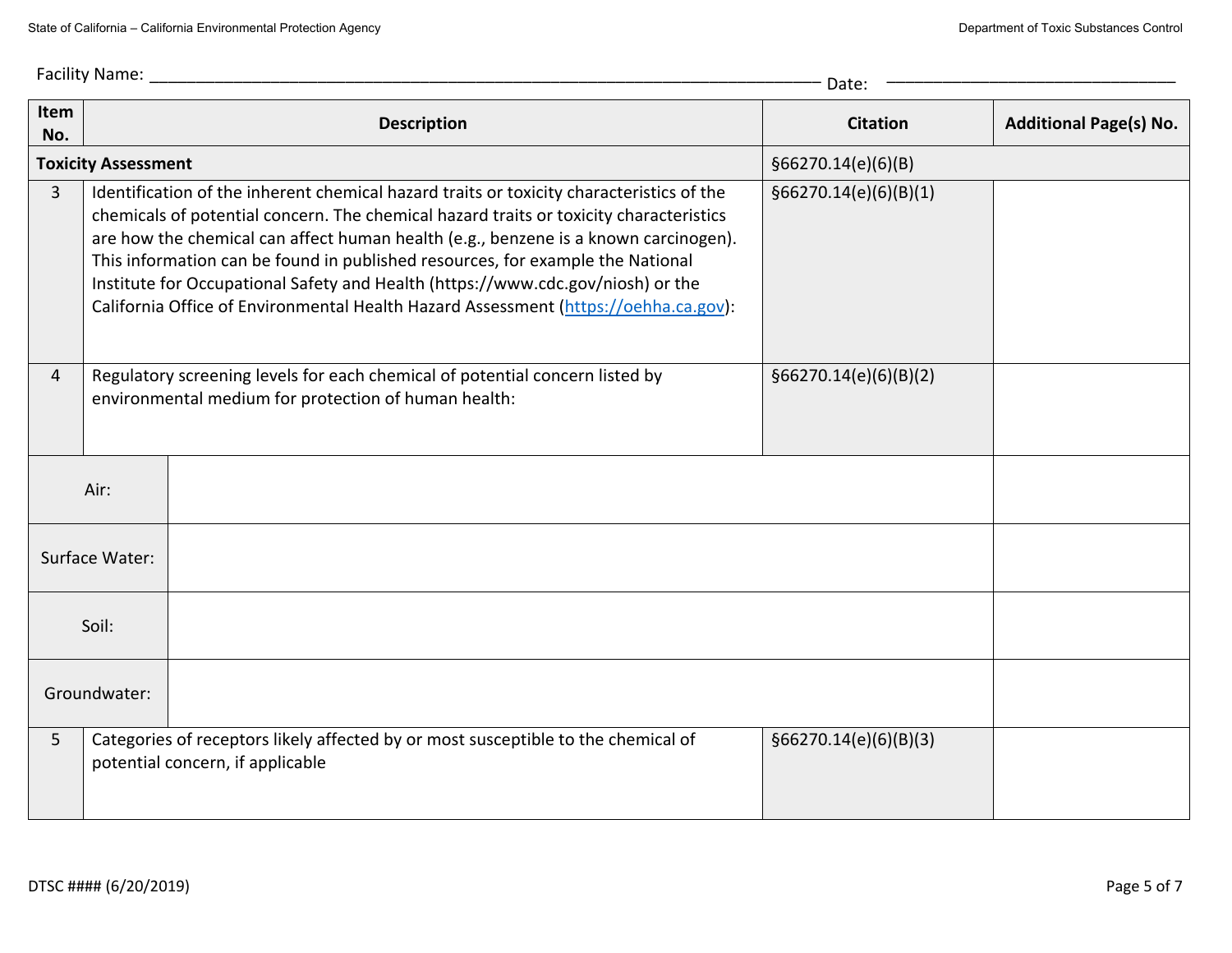| Facility Name:<br>Date: |                                                                                                                                                                                                                                           |                       |  |
|-------------------------|-------------------------------------------------------------------------------------------------------------------------------------------------------------------------------------------------------------------------------------------|-----------------------|--|
|                         | <b>Exposure Assessment</b>                                                                                                                                                                                                                | \$66270.14(e)(6)(C)   |  |
| 6                       | Chemical transport processes that influence the movement of each chemical of<br>potential concern. (For example, is the chemical present in solid, liquid, or gas form? Is<br>it soluble in water or a dense or light nonaqueous liquid?) | §66270.14(e)(6)(C)(1) |  |
|                         | Identification of, and rationale for, exposure scenarios for each of the chemicals of<br>potential concern in environmental media:                                                                                                        | §66270.14(e)(6)(C)(2) |  |
| 8                       | Identification of, and rationale for, potential receptors:                                                                                                                                                                                | §66270.14(e)(6)(C)(3) |  |
| 9                       | Identification of, and rationale for, complete or potentially complete exposure<br>pathways:                                                                                                                                              | §66270.14(e)(6)(C)(4) |  |